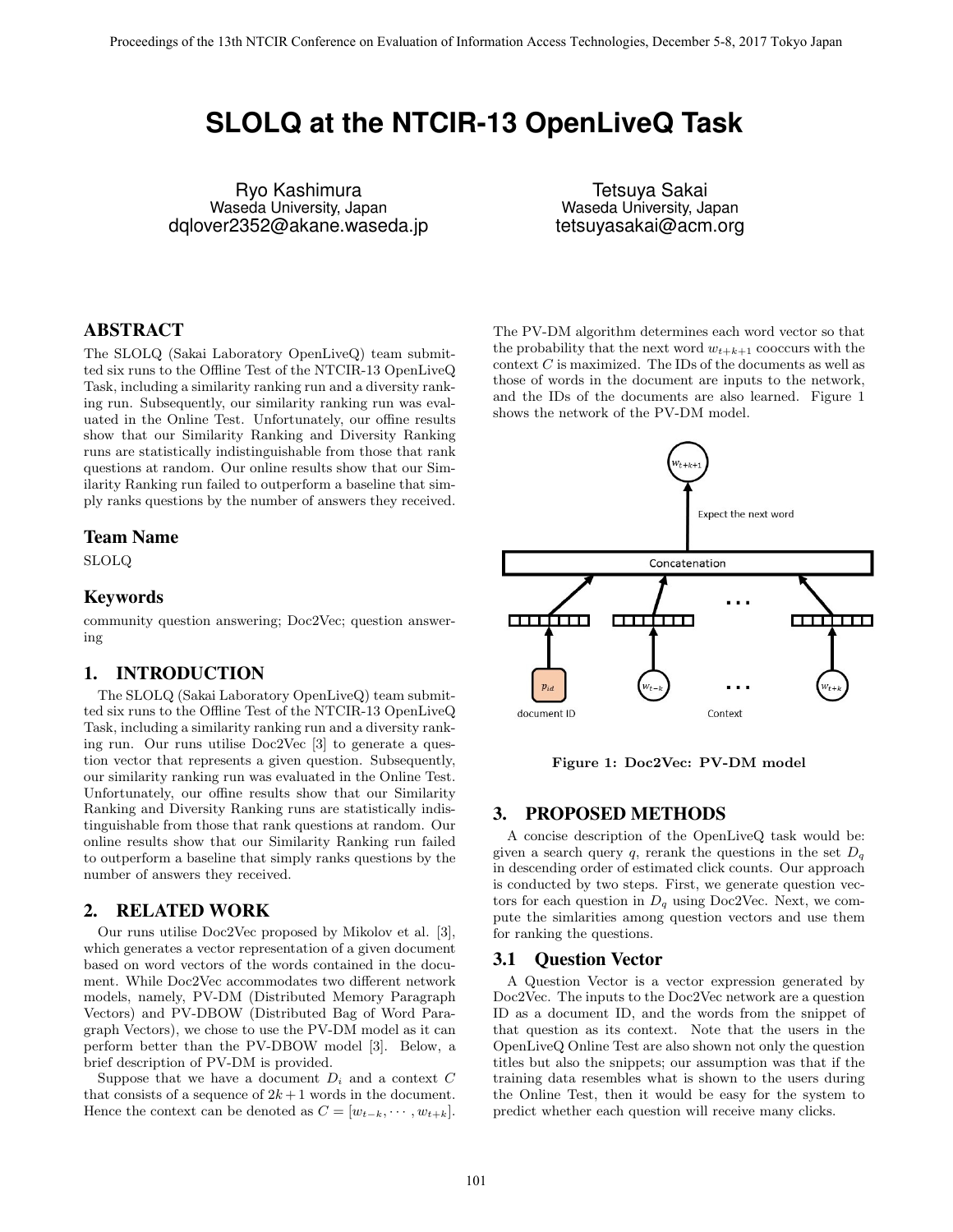# 3.2 Question Ranking Algorithm

Having generated the question vectors, we next rank the questions based on the similarities of the question vectors. First, we select the most viewed question from  $D_q$  and put it at the top of our ranked list: the assumtion is that frequently viewed items are likely to be frequently clicked. Then the remaining questions are ranked by either Similarity Ranking or Diversity Ranking, as described below.

#### *3.2.1 Similarity Ranking*

Our first strategy is to rank the questions based on the similarity with the most viewed question, where the similarity is computed based on the Doc2Vec question vectors. Algorithm 1 provides the pseudocode for this approach. Here, " $[v]$ " denotes a list containing one element, namely, the Doc-2Vec vector  $v$ , and the oparator "+" between two lists denotes a concatenation of the lists.

### **Algorithm 1** Similarity Ranking

**Input:**  $V_q$  (a set of question vectors of questions with respect to a query  $q$ ,

 $v_q^{(1)} \in V_q$ (the question vector of the most viewed question)

```
Output: Rq
 R_q \leftarrow \left\lceil \bm{v}_q^{\;\,(1)} \right\rceilV_q \leftarrow V_q \setminus \left\{ \boldsymbol{v}_q^{(1)} \right\}while V_q \neq \emptyset do
       \boldsymbol{v} \leftarrow \operatorname{argmax} \operatorname{cosine}(\boldsymbol{v}_{q}^{ \ (1)}, \boldsymbol{v}_{q})vq∈Vq
       R_q \leftarrow R_q + [\boldsymbol{v}]V_q \leftarrow V_q \setminus \{\bm{v}\}end while
return Rq
```
#### *3.2.2 Diversity Ranking*

Our second strategy aims to diversify the question ranking, based on the observation that Similarity Ranking may put many similar questions close to one another and may not accurately reflect the ranking based on click counts. Hence, this strategy chooses a question that is most different from the most recently chosen one according to the Doc2Vec question vectors. Algorithm 2 provides the pseudocode for this approach.

Note that Diversity Ranking considers the most recently chosen question when choosing the next one, rather than the entire set of already chosen questions. We did not have time to submit a run based on a Maximal Marginal Relevance approach [1].

# 4. RESULTS

# 4.1 Offline Test

We submitted six runs to the Offline Test. In addition to the Similarity Ranking and Diversity Ranking runs, we submitted four baselines, three of which simply ranked the questions at random (Random1, Random2, Random 3). The fourth baseline simply ranked the questions in descending order of page view (PageView). Tables 1, 2, and 3 show the mean, maximum, and minium scores of each run in terms of

#### **Algorithm 2** Diversity Ranking

**Input:**  $V_q$  (a set of question vectors of questions with respect to a query *q*),

 $v_q^{(1)} \in V_q$ (the question vector of the most viewed question)

# **Output:** *R<sup>q</sup>*  $R_q \leftarrow \left[ \boldsymbol{v}_q^{\ \left( 1 \right)} \right]$  $V_q \leftarrow V_q \setminus \left\{ \boldsymbol{v}_q^{(1)} \right\}$  $\boldsymbol{v}_{prev} \leftarrow \boldsymbol{v}_{q}^{(1)}$ **while**  $V_q \neq \emptyset$  do  $\boldsymbol{v} \leftarrow \operatorname{argmin} \operatorname{cosine}(\boldsymbol{v}_{q}^{(1)}, \boldsymbol{v}_{q})$  $v_q$ <del>*∈V*<sup>*q*</sup></del>  $R_q \leftarrow R_q + [\boldsymbol{v}]$  $V_q \leftarrow V_q \setminus \{v\}$  $\boldsymbol{v}_{\textit{prev}} \leftarrow \boldsymbol{v}$ **end while return** *R<sup>q</sup>*

nDCG@10, ERR@10, and Q-measure [4], respectively. The scores of the three random baselines are averaged here.

To compare the means of our six runs from a statistical viewpoint, we conducted randomised Tukey HSD tests with  $B = 10,000$  trials using the Discpower toolkit<sup>1</sup>. For each run pair, we also computed the sample effect size (i.e., standardized mean difference) [5]. Tables 4, 5 and 6 show the *p*-value and the effect size for each run pair and for each evaluation measure. It can be observed that the *p*-values are either 1 or very close to one, and therefore that our runs are statistically indistinguishable from one another.

### 4.2 Online Test

As our Similarity Ranking run achieved the highest score in terms of mean nDCG@10 in the Offline Test, only this run was evaluated in the Online Test. In the Online Test, each run receives "credits" based on actual clicks by the users [2]. Table 7 compares our credit statistics with the Baselines provided by the organizers. The sum and the mean credits as well as per-query maximum and minimum credits are shown. It can be observed that our run failed to outperform the baseline that simply ranks questions by the number of answers they received.

### 5. CONCLUSIONS

Unfortunately, our offine results showed that our Similarity Ranking and Diversity Ranking runs are statistically indistinguishable from those that rank questions at random. Our online results show that our Similarity Ranking run failed to outperform a baseline that simply ranks questions by the number of answers they received.

One possible reason for our lack of success is that we only fed questions IDs, question titles and snippets to our Doc2Vec model. If additional data such as the body of each question, its best answer, and clickthrough data are utilized, this may help us build better models.

## 6. REFERENCES

[1] J. Goldstein and J. Carbonell. Summarization: (1) using MMR for diversity - based reranking and (2)

<sup>1</sup>http://research.nii.ac.jp/ntcir/tools/discpower-en.html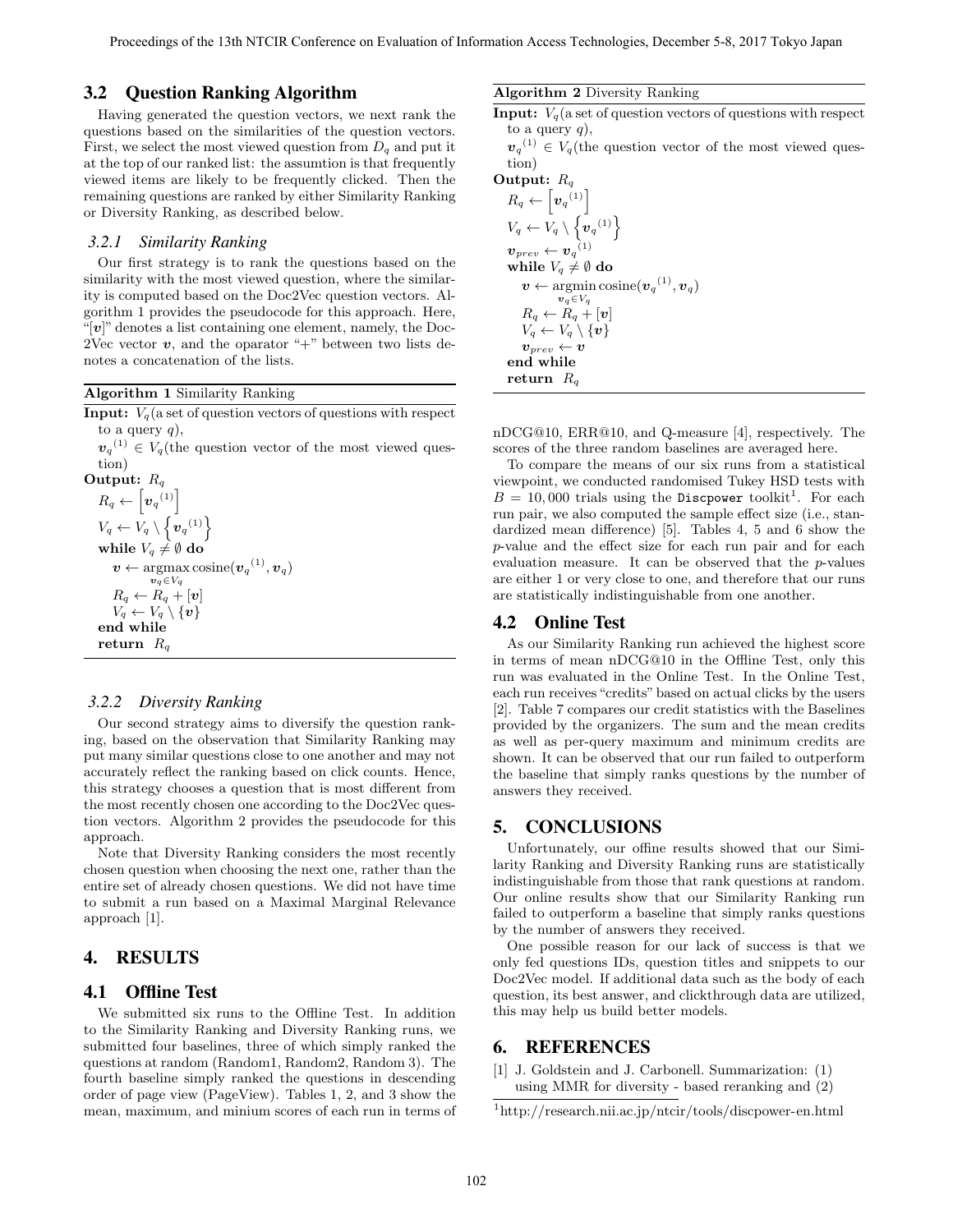| rable 1: mDCG@10 of each run in omine tests |      |         |             |                                        |         |  |  |
|---------------------------------------------|------|---------|-------------|----------------------------------------|---------|--|--|
| Run                                         |      | Random  | $Page$ View | Similarity Ranking   Diversity Ranking |         |  |  |
|                                             | Mean | 0.31010 | 0.31384     | 0.31908                                | 0.31329 |  |  |
| nDCG@10                                     | Max  | 0.61447 | 0.59845     | 0.68306                                | 0.65769 |  |  |
|                                             | Min  | 0.04029 | 0.04310     | 0.01946                                | 0.04620 |  |  |

**Table 1: nDCG@10 of each run in offline tests**

## **Table 2: ERR@10 of each run in offline tests**

| Run    |      | Random  | Page View | Similarity Ranking | Diversity Ranking |  |
|--------|------|---------|-----------|--------------------|-------------------|--|
|        | Mean | 0.17987 | 0.18779   | 0.19760            | 0.20352           |  |
| ERR@10 | Max  | 0.84895 | 0.97687   | 0.97715            | 0.97482           |  |
|        | Min  | 0.01567 | 0.01378   | 0.00781            | 0.00928           |  |

### **Table 3: Q-measure of each run in offline tests**

| Run       |      | Random  | Page View | Similarity Ranking | Diversity Ranking |
|-----------|------|---------|-----------|--------------------|-------------------|
|           | Mean | 0.65215 | 0.65497   | 0.65563            | 0.64613           |
| Q-measure | Max  | 0.84287 | 0.84088   | 0.84026            | 0.83140           |
|           | Min  | 0.39900 | 0.39308   | 0.32029            | 0.37863           |

**Table 4:** *p***-value/effect size with nDCG@10**

|                     | Random2          | $\rm Random3$ |        |        | Page View | Similarity Ranking |        |        | Diversity Ranking |
|---------------------|------------------|---------------|--------|--------|-----------|--------------------|--------|--------|-------------------|
| Random1             | 0.1347<br>0.9342 |               | 0.0194 |        | 0.0044    | 9.9963             | 0.0642 |        | 0.0020            |
| Random <sub>2</sub> |                  | 0.8851        | 0.1541 | 0.9259 | 0.1391    | 0.7160             | 0.1989 | 0.9376 | 0.1328            |
| Random3             |                  |               |        |        | 0.0150    | 0.9994             | 0.0448 |        | 0.0214            |
| Page View           |                  |               |        |        |           | 0.9975             | 0.0598 |        | 0.0063            |
| Similarity Ranking  |                  |               |        |        |           |                    |        | 0.9959 | 0.0662            |

### **Table 5:** *p***-value/effect size with ERR@10**

|                     | Random2 | Random3 | Page View        | Similarity Ranking | Diversity Ranking |
|---------------------|---------|---------|------------------|--------------------|-------------------|
| Random1             | 0.0492  | 0.0233  | 0.0402           | 0.1199<br>0.9912   | 0.1679<br>0.9391  |
| Random <sub>2</sub> |         | 0.0258  | 0.0894<br>0.9987 | 0.9373<br>0.1691   | 0.2171<br>0.8825  |
| Random3             |         |         | 0.0635           | 0.9740<br>0.1432   | 0.1912<br>0.8944  |
| Page View           |         |         |                  | 0.9994<br>0.0797   | 0.1277<br>0.9853  |
| Similarity Ranking  |         |         |                  |                    | 0.0481            |

#### **Table 6:** *p***-value/effect size with Q-measure**

|                     | Random <sub>2</sub> | $\rm Random3$ | Page View | Similarity Ranking | Diversity Ranking |
|---------------------|---------------------|---------------|-----------|--------------------|-------------------|
| Random1             | 0.1210              | 0.0451        | 0.0782    | 0.1209             | 0.4948            |
| Random <sub>2</sub> |                     | 0.1662        | 0.1993    | 0.2420             | 0.3737            |
| Random <sub>3</sub> |                     |               | 0.0330    | 0.0758             | 0.5399            |
| Page View           |                     |               |           | 0.0427             | 0.5730            |
| Similarity Ranking  |                     |               |           |                    | 0.6157            |

| $\ldots$  |      |                                    |                  |                    |  |  |  |  |
|-----------|------|------------------------------------|------------------|--------------------|--|--|--|--|
| Run       |      | Baseline $(\# \text{ of Answers})$ | Baseline (as is) | Similarity Ranking |  |  |  |  |
| Sum       |      | 18917.55                           | 14037.08         | 14892.03           |  |  |  |  |
|           | Mean | 19.50                              | 14.47            | 15.35              |  |  |  |  |
| per query | Max  | 302.39                             | 679.48           | 748.59             |  |  |  |  |
|           | Min  | 0.00                               | 0.00             | 0.00               |  |  |  |  |